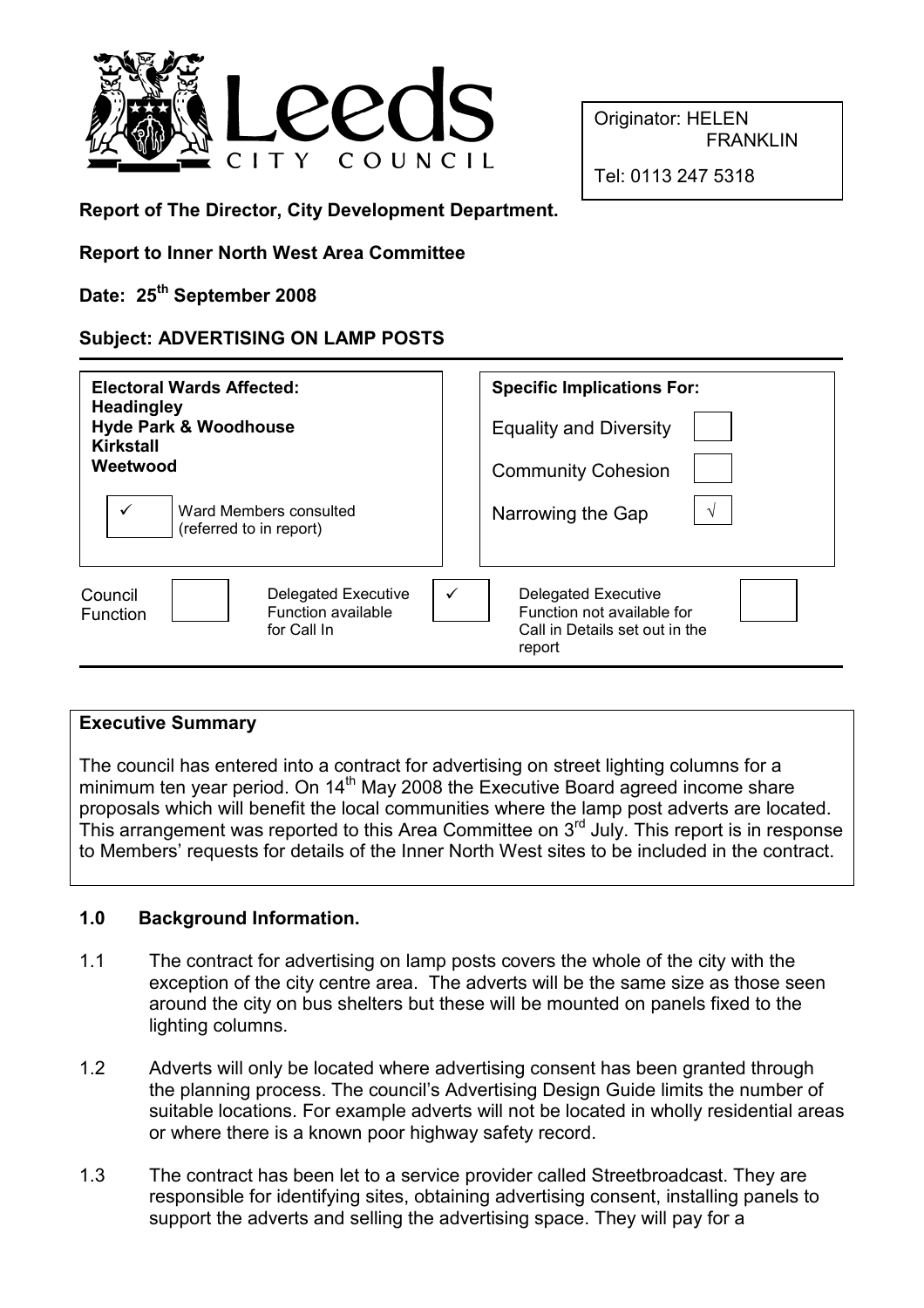replacement column if a stronger column is required to carry the extra weight of the panel.

# 2.0 Sites Proposed for Inner North West

- 2.1 At the Inner North West Committee meeting on  $3<sup>rd</sup>$  July concern were expressed that not many locations within the area would be suitable for this type of structure. The Committee asked for a further report to be submitted to their 25th September meeting detailing any sites identified by either Highways or Streetbroadcast.
- 2.2 52 Sites were installed in 2005-06 as part of a trial. None are in Inner North West.
- 2.3 Since commencement of the current contract in April 2008, the Service Provider has identified 374 sites in 4 batches. These are or have been checked by planning and highway officers and unsuitable sites will be eliminated. Of the ones identified, the following are in Inner North West:

| <b>Site</b><br><b>Reference</b> | <b>Road Name</b>            | <b>Ward</b>              | <b>Comment</b>                            |
|---------------------------------|-----------------------------|--------------------------|-------------------------------------------|
| LCC063                          | Meanwood Road               | Hyde Park &<br>Woodhouse | Due to install end of September<br>2008   |
| <b>LCC494</b>                   | <b>Otley Road</b>           | Weetwood                 | Subject to pre- application<br>assessment |
| <b>LCC495</b>                   | <b>Savins Mills</b><br>Road | Kirkstall                | As above                                  |
| <b>LCC496</b>                   | Savins Mills<br>Road        | Kirkstall                | As above                                  |
| <b>LCC497</b>                   | <b>Savins Mills</b><br>Road | Kirkstall                | As above                                  |
| <b>LCC498</b>                   | <b>Bridge Road</b>          | Kirkstall                | As above                                  |
| <b>LCC499</b>                   | <b>Bridge Road</b>          | Kirkstall                | As above                                  |
| <b>LCC500</b>                   | <b>Savins Mills</b><br>Road | Kirkstall                | As above                                  |
| <b>LCC501</b>                   | <b>Savins Mills</b><br>Road | Kirkstall                | As above                                  |
| LCC525                          | Commercial<br>Road          | Kirkstall                | As above                                  |

- 2.4 In total 54 new sites have been put forward for consent. Only LCC063 is in Inner North West which could suggest that there may be fewer suitable or financially viable sites in these wards when compared with some other areas of the city. However these four wards are more likely to be included in latter applications to tie in with the street lighting replacement programme.
- 2.5 Streetbroadcast believes the city can sustain up to 800 sites and applications will continue to be processed over the term of the contract. However most should be identified in the period to July 2011 to tie in with the end of the street lighting PFI column replacement programme.
- 2.6 Inner North West ward Member are therefore likely to receive notice of advertising applications for sites LCC 494 to LCC 501inc. and LCC 525 in October 2008, subject to these not being eliminated at pre-application stage.
- 2.7 Ward Members will be consulted on the sites identified by Streetbroadcast in advance of applications being submitted for advertising consent. Highways are not identifying any sites but are assessing those proposed by Streetbroadcast.